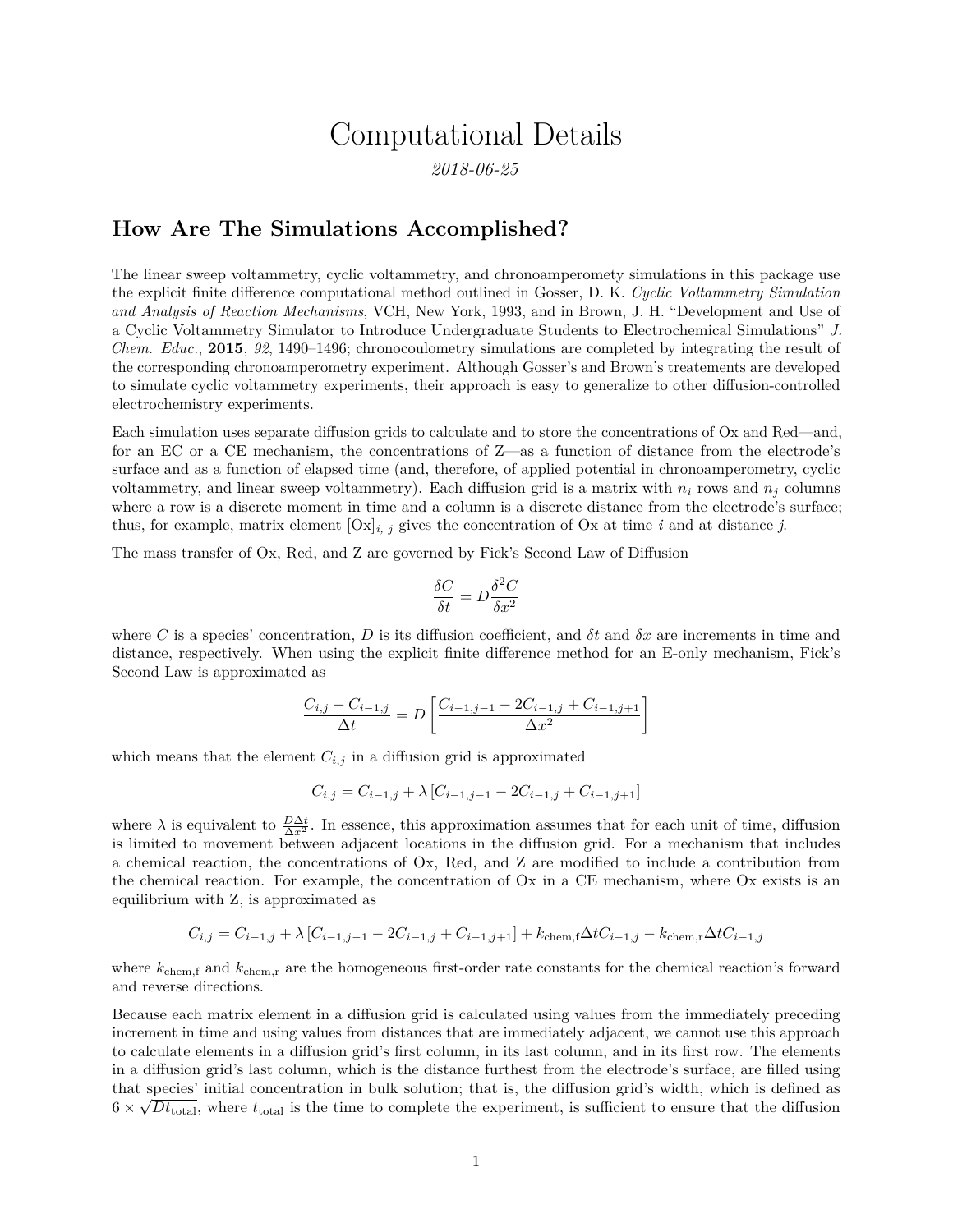layer never extends beyond the diffusion grid's last column. The elements in a diffusion grid's first row, which is for time  $t = 0$ , also are filled using that species' concentration in bulk solution.

To calculate the concentrations of Ox and of Red at the electrode's surface—that is, to fill in the diffusion grid's first column—we first calculate the flux of  $Ox$ ,  $J<sub>Ox</sub>$ , to the electrode's surface using the concentrations of Ox and of Red in the increment immediately adjacent to the electrode

$$
J_{\text{Ox}} = -\frac{k_f[\text{Ox}]_{i,2} - k_b[\text{Red}]_{i,2}}{1 + \frac{k_f \Delta x}{D} + \frac{k_b \Delta x}{D}}
$$

Next, we calcualte the potential-dependent, heterogeneous electron-transfer rate constants,  $k_f$  and  $k_b$ , using the Butler-Volmer equation

$$
k_f = k^{\circ} e^{-\alpha n F (E - E^{\circ})/RT}
$$

$$
k_b = k^{\circ} e^{(1-\alpha)nF(E - E^{\circ})/RT}
$$

where  $k^{\circ}$  is the potential-independent, heterogeneous electron-transfer rate constant,  $\alpha$  is the transfer coefficient, *n* is the number of electrons in the redox reaction,  $E$  is the applied potential,  $E^{\circ}$  is the redox couple's standard state formal potential, *F* is Faraday's constant, *R* is the gas constant, and *T* is the temperature in Kelvin. The concentration of Ox at the electrode's surface, therefore, is

$$
[\mathbf{Ox}]_{i,1} = [\mathbf{Ox}]_{i,2} + \frac{J_{\mathbf{Ox}}\Delta x}{D}
$$

Because the flux of Red is equal in magnitude but opposite in sign to that for Ox, we also know that

$$
J_{\text{Red}} = -J_{\text{Ox}}
$$

$$
[\text{Red}]_{i,1} = [\text{Red}]_{i,2} + \frac{J_{\text{Red}}\Delta x}{D}
$$

By definition, the flux of Z at the electrode surface is zero and

$$
[\mathbf{Z}]_{i,1} = [\mathbf{Z}]_{i,2}
$$

Finally, the total current at each increment in time is calculated using the flux for Ox

$$
i = -nFAJ_{\rm Ox}
$$

where *A* is the electrode's surface area.

## **How Accurate Is A Simluations?**

An important constraint on these simulations is that diffusion is limited to adjacent points on the diffusion grid, which, in turn, requires that

$$
\frac{D\Delta t}{\Delta x^2} \le 0.5
$$

As  $\Delta t = \frac{t_{\text{total}}}{n_{\Delta t}}$  and  $\Delta x = \frac{x_{\text{total}}}{\Delta x} = \frac{6\sqrt{D \times t_{\text{total}}}}{n_{\Delta x}}$ , the number of increments in distance,  $n_{\Delta x}$ , and the number of increments in time,  $n_{\Delta t}$ , must satisfy the relationship

$$
n_{\Delta x} < \sqrt{18 \times n_{\Delta t}}
$$

When this is not the case, the simulation produces oscillations in the calculated current; for this reason, the simulations include a check to ensure that  $n_{\Delta x}$  and  $n_{\Delta t}$  satisify this criterion.

The accuracy of a simulation improves if there are more discrete time units and more discrete distance units as these determine the increments in time,  $\Delta t$ , and in distance,  $\Delta x$ , both of which affect the calculated values for  $C_{i,j}$ , for  $J_{\text{Ox}}$  and for  $J_{\text{Red}}$ , and for *i*. In addition, for linear-sweep voltammetry and for cyclic voltammetry,